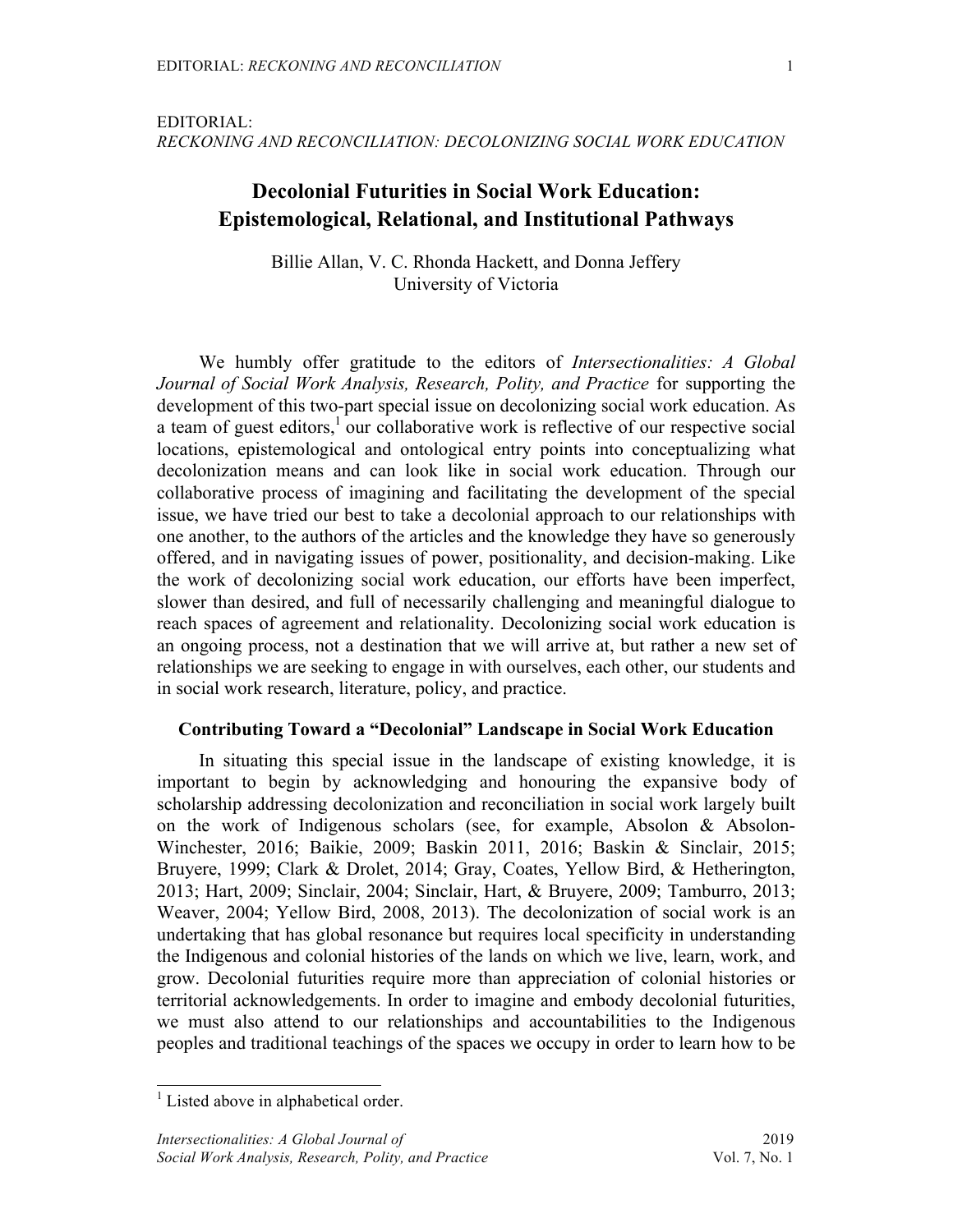good (decolonial) relatives and to transform the legacy of social work with communities and nations who have been on the receiving end of colonial violence.

In the lands currently known as Canada, an increased consciousness of and engagement with notions of reconciliation and decolonization continues to take hold in academia and broader Canadian society in response to the Calls to Action issued by the Truth and Reconciliation Commission of Canada (TRC) in 2015. Those of us in social work education (and arguably post-secondary education in general) must reckon with our respective roles and responsibilities in contributing toward decolonization. Of the 94 Calls to Action set out by the TRC, the first 12 target child welfare and education. It is incumbent on those of us who educate social work students (and all of us in the profession of social work) to address these colonial legacies, not simply because we are obligated to do so in response to the TRC, but because we have an ethical and political responsibility to do so in order to live within the stated values and ethics of our profession.

In 2017, the Canadian Association of Social Work Education (CASWE) issued a *Statement of Complicity and Commitment to Change* recognizing the complicity of social work education, research, and practice in the colonial agenda and realities of the lands currently known as Canada. The Statement also outlines the Association's commitments to and imagined pathways toward creating change in social work education in its role as the accrediting body for social work education in Canada. As social work educators, policy-makers, practitioners, and students grapple with the responsibilities of repair for the ways in which the profession has been and continues to be implicated in the implementation of colonial policies and practices, the practicality of how to move the profession forward in a decolonizing manner requires careful attention to issues of power, positionality, resistance, and relationality. It is our hope that the knowledge and applied examples shared by the authors in this first part of the special issue will provide readers with theoretical frameworks, practical strategies, and meaningful concepts and language for taking up or continuing forward in their own decolonial efforts.

Social work education is implicitly practice oriented and, as such, it not only matters *what* social work educators choose to address but *how*. The ways in which decolonization and reconciliation are taken up in the social work classroom ought to be understood as having implications for how students and graduates will take up this work in the field. Social work strives for social justice and has engaged with critical theories in support of its efforts, both in its own theorizing and through integration of theories from outside of the profession to help inform transformative practice; this includes but is not limited to Indigenous approaches, critical race theory, anti-colonial thought, and anti-oppressive practice theories. These particular theoretical frameworks, along with the contributions of scholars outside of social work such as Coulthard (2014), Dei and Asgharzadeh (2001), Lawrence and Dua (2005), Simpson, (2011, 2014, 2017), Smith (1999, 2012), and Tuck and Yang (2012, 2014), help to illuminate the normalizing and naturalizing of colonial ways of knowing, being, and doing utilized within our profession, thereby supporting the articulation of visions and pathways for moving toward relationships of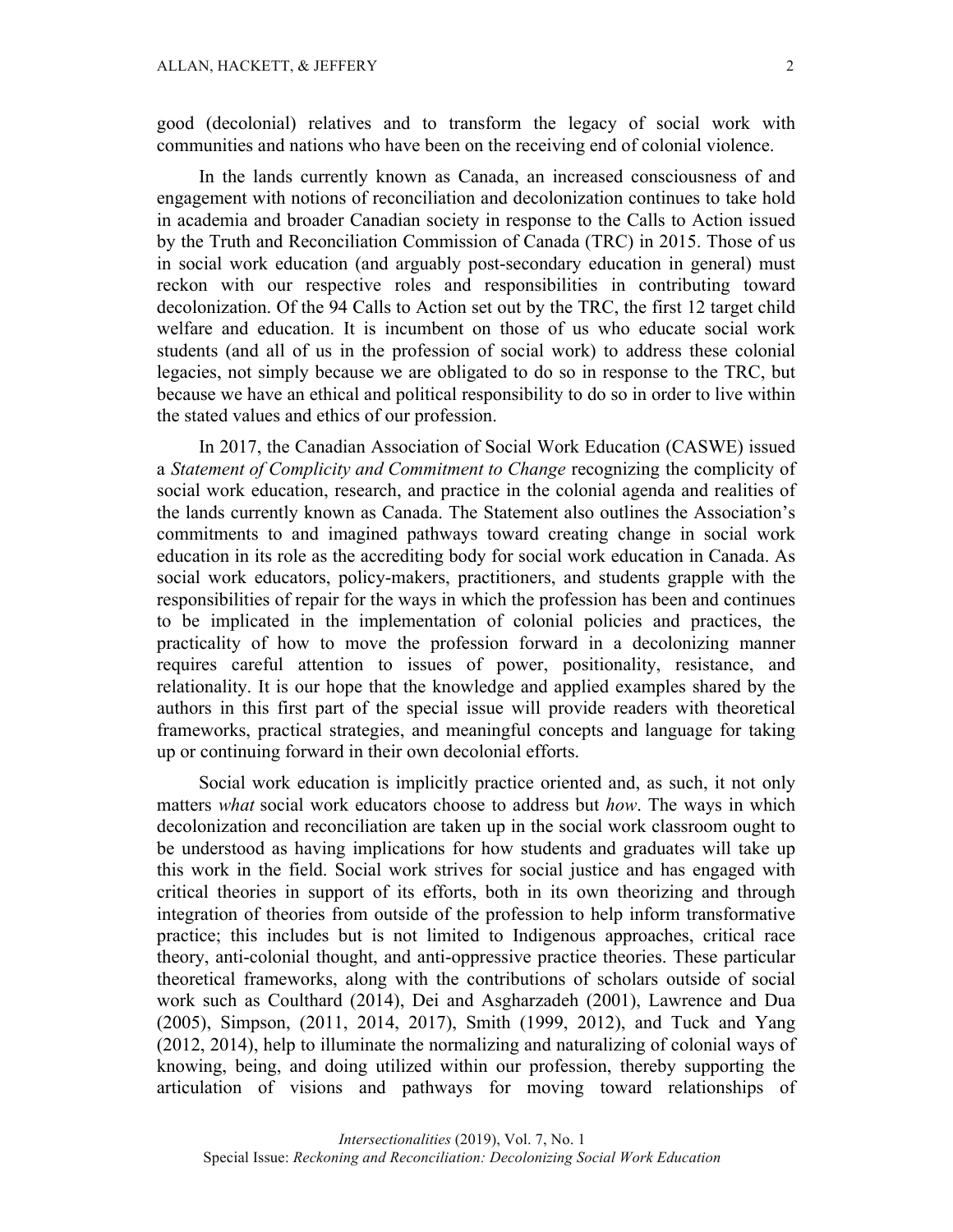reconciliation. We are grateful to the authors of this special issue for their contributions toward decolonial theorizing and change-making in social work and to the many reviewers whose generosity, expertise, and insight made this special issue even stronger.

#### **On Process**

For us, the question was not whether to take up the work of decolonizing social work education or not, but rather *how* we go about imagining and enacting it. This special issue exemplifies our hope for decolonial change and transformation of social work education. In taking up this path of reckoning and reconciliation, we understood it would mean relating to each other in the ongoing context of colonization and its associated and implicit harms and risks. This reality showed up immediately and throughout the process from when we discussed the framing of the call, to our experiences of reviewing the manuscripts, providing feedback and editing, and in navigating relationship building and accountability with each other, the authors, reviewers, and journal editors.

We approached every aspect of the context and process of the special issue as an opportunity to question how and whether we would be able to enact a decolonial approach. At times we needed to slow down the process, reverse decisions, and revisit issues of accountability with each other and community members. We chose to prioritize creating and holding space for accountability as we processed our disagreement, uncertainty, anger, fear, gratitude, and excitement. The challenges we faced in working together on this special issue represent microcosms of colonial relations.

Particularly relevant to our navigation of power with each other was how we situated who we are, our relationships with each other, and where we are currently located. We are working as assistant and associate professors in the School of Social Work at the University of Victoria, on the traditional territories of the Lekwungen peoples, and of the Songhees, Esquimalt, and W̱ SÁNEĆ peoples. We strove to disrupt the dynamics of power that impede working in a decolonial way. As an Anishinaabe Two Spirit person, an African Caribbean lesbian, and a white woman, it was important that we came to these discussions cognizant of our shared understanding that decolonizing social work education must include analyses that step well outside of the binary of white settler and Indigenous relations. Simply put, how might we approach this work without the kinds of erasures that preclude talking to, talking with, and talking back, including actively resisting appeals to innocence (Fellows & Razack, 1998; Tuck & Yang, 2012) and subversion by politics of diversity and inclusion?

## **Learning by Doing: Applied Examples of Decolonizing Social Work Education**

In part, the call for this special issue sought to contribute toward a growing picture of what decolonizing social work education looks like in action. We were grateful to receive numerous submissions that helped to describe the realities, opportunities, and challenges in applying decolonizing principles "on the ground" in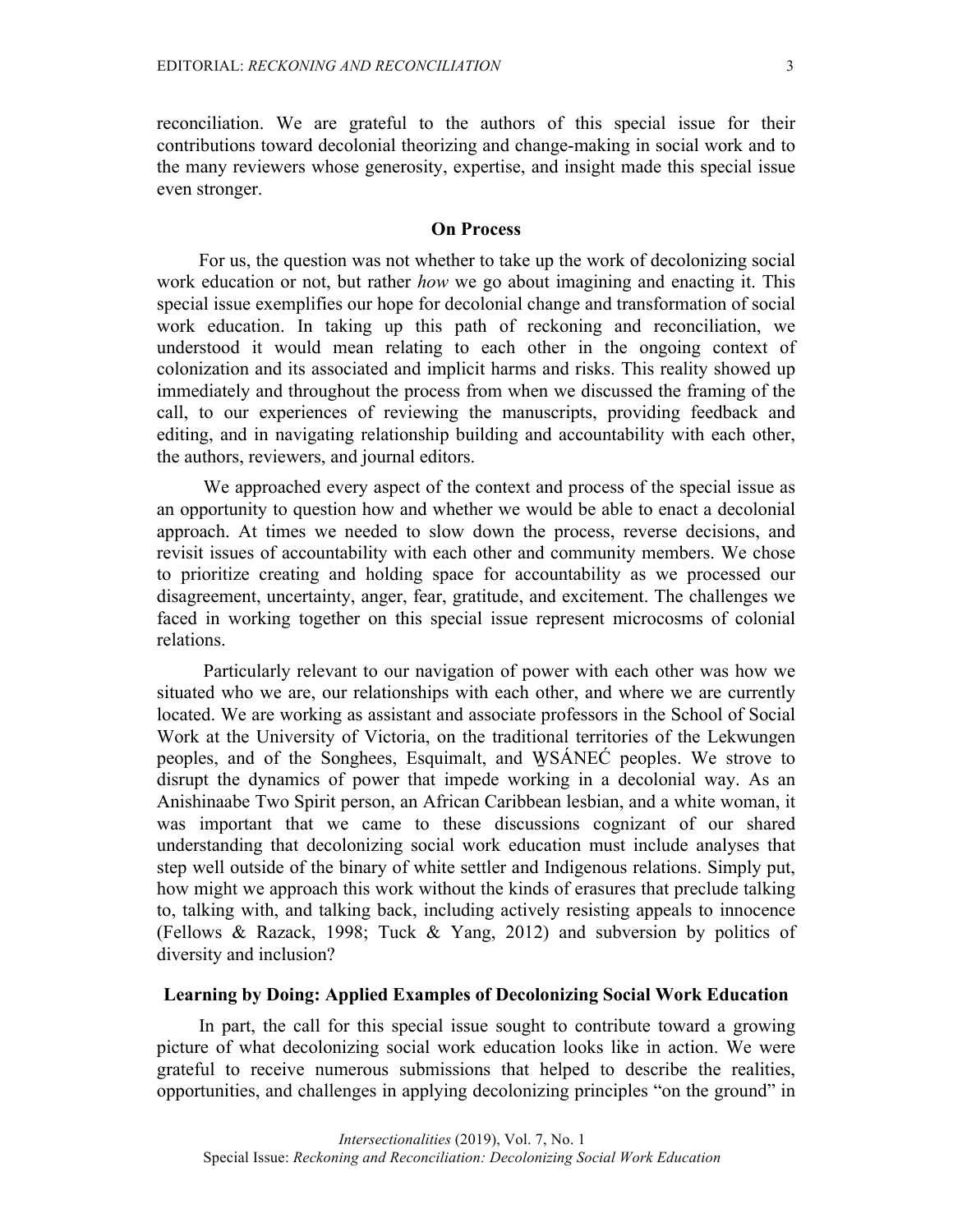the creation of new programs and transformation of existing ones. These articles reflect on the contextual factors that contribute toward change and resistance, the importance of process and relationality in how we nurture decolonial futurities, and the impact of decolonizing efforts on our well-being, relationships, and sustainability as educators and educational leaders.

**Absolon** describes the development of the Centre for Indigegogy, which was founded in 2017 at the Faculty of Social Work at Wilfrid Laurier University. The Centre offers professional development training for social work educators, administrators, and practitioners with the aim of decolonizing social work education through the delivery of a Decolonizing Education Certificate program, an Indigenous Educators Certificate in Indigegogy, and a series of Wholistic Practice professional development workshops. Absolon evocatively frames decolonizing as a detoxifying process aimed at "clearing out the colonizing knowledge and practices that we have ingested and adopted from colonial social work education" (p. 9) In reflecting on the process of imagining, developing, and growing the Centre and its pedagogical offerings, the author emphasizes the importance of attending to context, intention, process, relationship, and the need for *conscious* and constant efforts toward decolonization.

This first part of the special issue also includes two articles focused on decolonial efforts at the Myron B. Thompson School of Social Work (MBTSSW) at the University of Hawai'i, both of which offer important theoretical insights and promising practices based in the authors' experiences of navigating the struggles, gifts, and opportunities in striving to Indigenize their social work programs and in the creation of an interdisciplinary health program. As scholars of colour who participated in the Indigenization process in the MBTSSW, **Nakaoka, Ka'opua, and Ono** articulate the challenges, strategies, and lessons learned throughout this dynamic process. The authors present and utilize a critical race theoretical framework "OiwiCRT," that fundamentally recognizes the status of Hawai'i as an occupied and colonized space and provides a tool to centre racialization and Indigenization without privileging one over the other. Following Lawrence and Dua's (2005) acknowledgment that antiracism movements require decolonization to fully recognize Indigenous peoples, the authors are able to speak to the three years of long and contentious debate over things like the meaning of *Indigenization* and questions concerning exclusion of the rich and unique multicultural context of Hawaii. A significant outcome of these efforts was the development of an additional educational competency (in addition to the nine core competencies articulated and mandated by the Council of Social Work Education) that required social work students at MBTSSW be able to understand: (a) the impact of occupation and the resultant effects of cultural trauma; (b) the significance of land, place, and culturally resonant practice; (c) respect for host traditions, protocols, ceremony, guesthood, and spirituality as central to decolonized professional practice; and (d) knowledge of one's own culture, values, and practices.

Focusing on the development of the Native Hawaiian Interdisciplinary Health program, **DeMattos** also reflects on the deliberate, challenging, and creative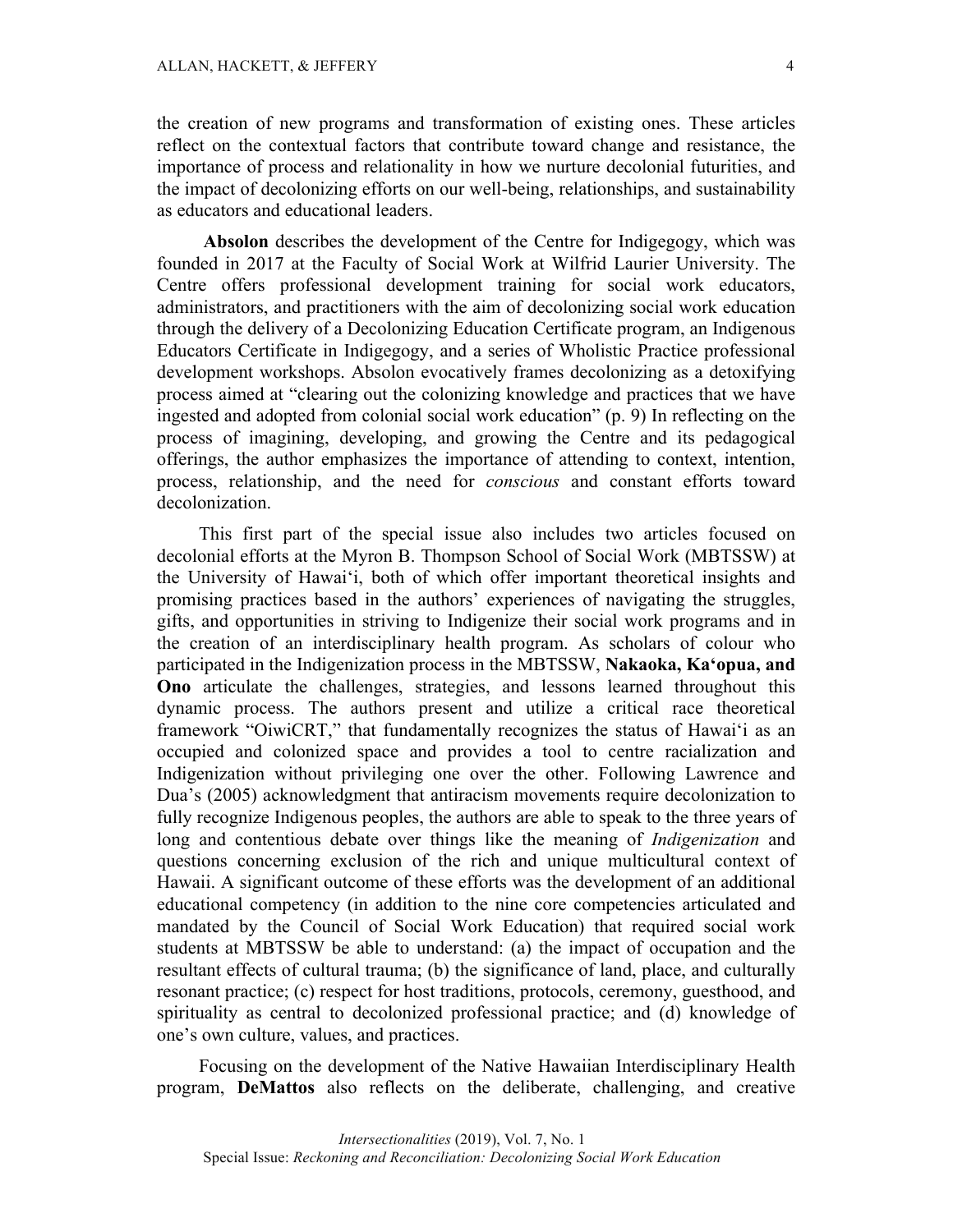Indigenization process at MBTSSW from his perspective as a non-Indigenous social worker in the position of developing and implementing Indigenous curriculum for Indigenous students. DeMattos provides an overview of the program and examines the ontological, epistemological, relational, and institutional struggles involved in creating a program aimed at transforming how both social work and medicine are imagined, taught, and practised by and in relation to Indigenous peoples. This article emphasizes the importance of attending to identity, positionality, reciprocity, and place (land) in efforts to decolonize and Indigenize educational programming and in re-imagining the epistemological and ontological terrain of professional knowledge systems in the health and helping professions.

The work of **Koleszar-Green** utilizes the teachings of Guswhenta (the Two Row Wampum) and the concept of being a "Guest" to articulate a framework for understanding the differential roles and responsibilities of Indigenous and non-Indigenous (Guest) educators in taking up the work of decolonizing social work. Rooted in the context of Canadian social work, this article explores the mutual responsibilities shared by all social work educators in responding to the Calls to Action of the Truth and Reconciliation Commission of Canada and in realizing the decolonial commitments articulated by the Canadian Association of Social Work Education in its *Statement of Complicity and Commitment to Change*. This article also serves to elucidate the uneven burden of decolonizing work experienced by Indigenous social work educators and articulates some considerations for how to move forward together in solidarity and with nuanced understandings of various roles and responsibilities based on our respective identities and positionalities.

## **Beyond the Binary**

In seeking to push beyond the often inferred Indigenous/white binary in decolonial theorizing, two of the articles in this issue centre the voices and knowledge of racialized scholars in articulating what decolonization can look like in the context of education and practice. **Moreno and Mucina** reflect specifically on ethics and praxis for racialized practitioners working alongside Indigenous communities. They examine the problematic ways in which racialized and Indigenous peoples are positioned in relation to one another through, for example, a focus on "diversity" in human services. The authors also reflect on the binary framing of Indigenous and non-Indigenous peoples in the reports and Calls to Action of the Truth and Reconciliation Commission of Canada and how this binary serves to equate and therefore erase distinctions between Black and racialized groups and white settler society. They note that this "false sense of equality for Black and racialized practitioners who continually experience racism, xenophobia, racial profiling, and cultural/linguistic assimilation, among many other forms of colonial violence" (p. 96) at the hands of white settlers, can impede or complicate opportunities for meaningful and strategic relationships between Indigenous and racialized peoples. The authors conclude by articulating their emerging pathway to ethical praxis; one that is grounded in decolonial love and that centres the willingness to take up ethics centred on risk rather than allyship.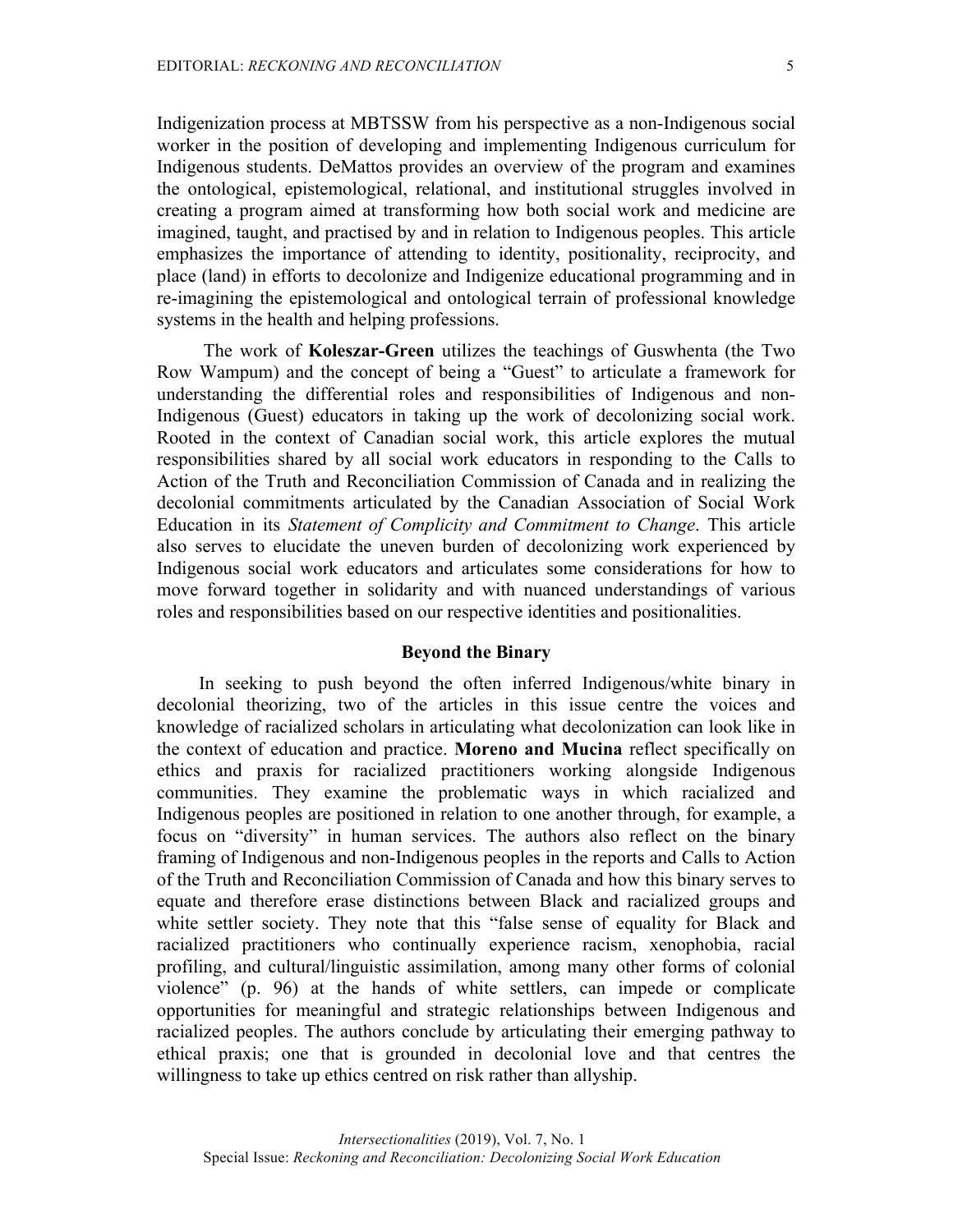**Hackett** articulates an African Caribbean approach to decolonizing social work in order to contextualize, historicize, depathologize, and de-individualize the manifestations of colonial harms experienced by African Caribbean peoples in the lands presently known as Canada. These harms, captured in what the author names as "social injury," are visible in disproportionate rates of child welfare apprehension, incarceration, and educational pushout that reflect alarming similarities to the colonial realities faced by Indigenous peoples in so-called Canada. Hackett examines the historical presence of peoples of African descent in Canada and the relationship between anti-Black racism, settler colonialism, and social work through examples of forced migration and child welfare. In addition to advocating for more social work curriculum that presents the lived experiences and realities of African Caribbean peoples through a decolonial lens, the author also articulates the need to address epistemic racism in social work education by addressing naturalized and racialized notions of who is framed as a "knower" and who is framed as a population to be "known" about. Addressing epistemic racism also means recognizing the formal and informal contributions of African Caribbean peoples to social work knowledge, including African social work scholars and educators, students, and practitioners.

#### **Decolonizing Social Work**

Decolonizing social work is not just about *what* we do, but *how* we do it. The articles in this first part of the special issue individually and collectively speak to the relational terrain of change-making; citing the wise words of Elders, Dr. Cindy Blackstock (2009) noted that "we did not get here alone and we are not leaving alone" (p. 143). The authors who have generously shared their knowledge speak in varied ways about the necessity of attending to relationships and relationality in how we broker decolonial change in pedagogy, curriculum, representation, and practice. The articles presented here offer guidance and strategies for navigating the hard work of truth-telling about historical and contemporary colonial realities of social work education and practice and reckoning with what it means to write a new, decolonial story of what social work can be. We end as we began—from a place of gratitude for those who would so generously offer their knowledge and for the space provided by *Intersectionalities* to bring forward these important conversations. To the Ancestors who survived colonial violence and to those whose lives were stolen, we lovingly dream of decolonial futurities that honour you, all our relations and the little faces yet to come…

#### **References**

- Absolon, K. E., & Absolon-Winchester, A. E. (2016). Exploring pathways to reconciliation. *Consensus, 37*(1), article 2.
- Baikie, G. (2009). Indigenous-centred social work: Theorizing a social work way-ofbeing. In R. Sinclair, M. A. Hart, & G. Bruyere (Eds.), *Wicihitowin: Aboriginal social work in Canada* (pp. 42–61). Halifax, NS/Winnipeg, MB: Fernwood.
- Baskin, C. (2011). *Strong helpers' teachings: The value of Indigenous knowledges in the helping professions*. Toronto, ON: Canadian Scholars' Press.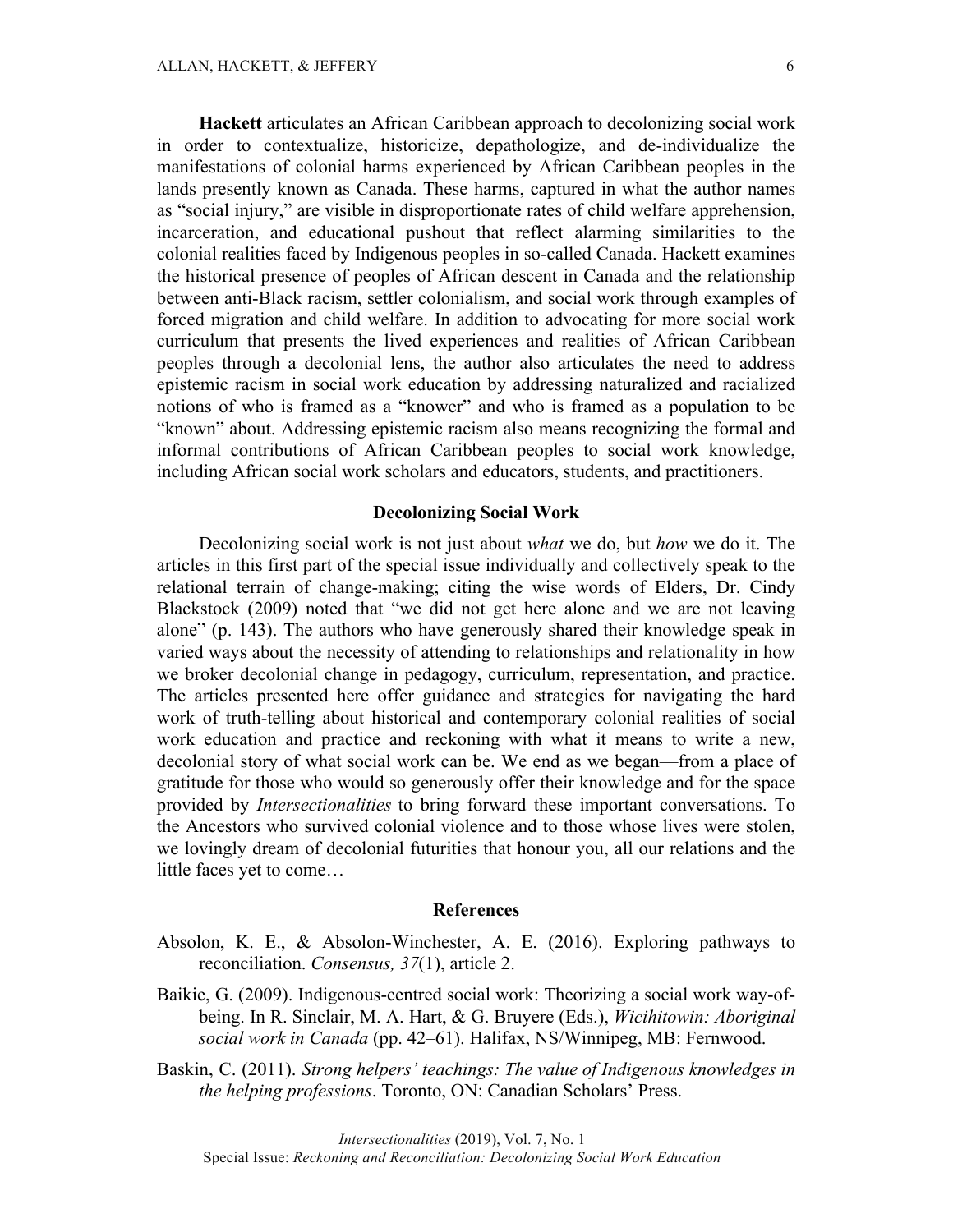- Baskin, C. (2016). *Strong helpers' teachings: The value of Indigenous knowledges in the helping professions* (2nd ed.). Toronto, ON: Canadian Scholars' Press.
- Baskin, C., & Sinclair, D. (2015). Social work and Indigenous peoples in Canada. *Encyclopedia of social work.* New York, NY: National Association of Social Workers & Oxford University Press. Retrieved from http://socialwork.oxfordre.com /view/10.1093/acrefore/9780199975839.001.0001/acrefore-9780199975839-e-953
- Blackstock, C. (2009). The occasional evil of angels: Learning from the experiences of Aboriginal peoples and social work. *First Peoples Child & Family Review, 4*(1), 28–37.
- Bruyere, G. (1999). The decolonization wheel: An Aboriginal perspective on social work practice with Aboriginal peoples. In R. Delaney, K. Brownlee, & M. Sellick (Eds.), *Social work with rural & northern communities* (pp. 170–181). Thunder Bay, ON: Centre for Northern Studies, Lakehead University.
- Canadian Association of Social Work. (2017). *Media release: Board of Directors endorses a statement of complicity and commits to change*. Ottawa, ON: Author. Retrieved from https://caswe-acfts.ca/media-release-board-of-directors -endorses-a-statement-of-complicity-and-commits-to-change/
- Clark, N., & Drolet, J. (2014). Melq'ilwiye coming together: Reflections on the journey towards Indigenous social work field education. *Currents: Scholarship in the Human Services, 13*(1), 1–20.
- Coulthard, G. S. (2014). *Red skin, white masks: Rejecting the colonial politics of recognition*. Minneapolis, MN: University of Minnesota Press.
- Dei, G., & Asgharzadeh, A. (2001). The power of social theory: The anti-colonial discursive framework. *The Journal of Educational Thought / Revue De La Pensée Éducative, 35*(3), 297–323.
- Fellows, M. L., & Razack, S. (1998). The race to innocence: Confronting hierarchical relations among women. *Journal of Gender, Race and Justice, 1,* 335–352.
- Gray, M., Coates, J., Yellow Bird, M., & Hetherington, T. (Eds.). (2013). *Decolonizing social work*. Burlington, VT: Ashgate.
- Hart, M. A. (2009). Anti-colonial and Indigenist social work: Reflections on an Aboriginal approach. In R. Sinclair, M. A. Hart, & G. Bruyere (Eds.), *Wicihitowin: Aboriginal social work in Canada* (pp. 25–41). Halifax, NS/Winnipeg, MB: Fernwood Publishing.
- Lawrence, B., & Dua, E. (2005). Decolonizing anti-racism. *Social Justice, 32*(4), 120–143.
- Simpson, L. (2011). *Dancing on our Turtle's back: Stories of Nishnaabeg recreation, resurgence and a new emergence*. Winnipeg, MB: Arbeiter Ring Publishing.
- Simpson, L. (2014). Land as pedagogy: Nishnaabeg intelligence and rebellious transformation. *Decolonization: Indigeneity, Education & Society, 3*(3), 1–25.